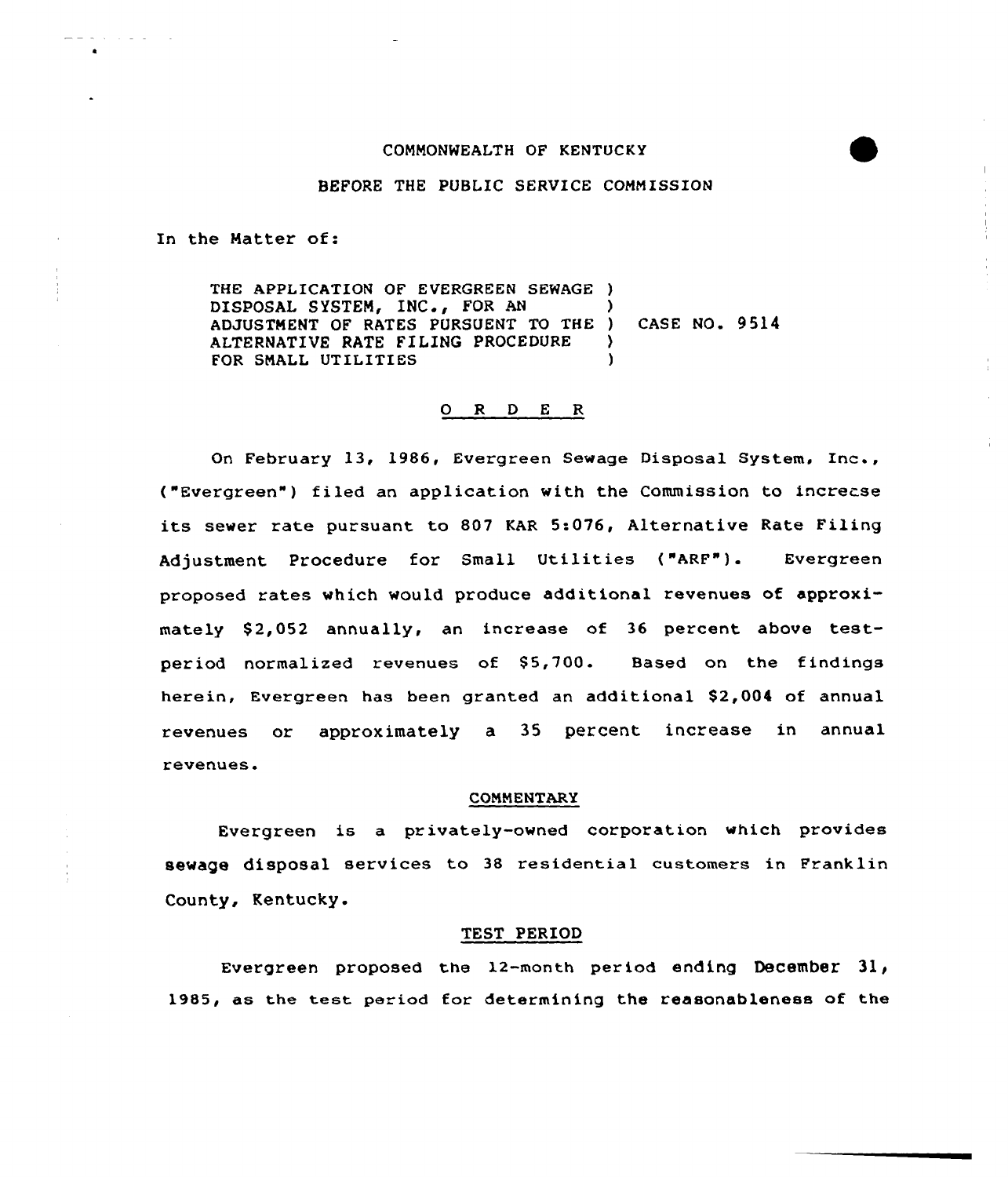proposed rates. In order to expedite the processing of ARF cases, the staff performed <sup>a</sup> limited scope audit of Evergreen's financial records and financial statements for the test period in this case. The limited scope audit was performed on March 20, 1986, at the home of Ms. Clarice Howard, the bookkeeper for Evergreen. The audit report was filed on April 10, 1986. Evergreen's comments to the audit report were filed on May 2, 1986. Evergreen's comments did not alter the auditor's findings as represented in the audit report. Therefore, the Commission adopts the 1985 statement of operations as represented in the report on the limited audit for the test period in this case. In utilizing the historical test period, the Commission has given full consideration to known and measurable changes found reasonable.

#### REVENUES AND EXPENSES

Evergreen proposed several rate-making adjustments to the test period in this case. The adjustments are fair and reasonable with the following modifications:

# Depreciation Expense

Evergreen reported \$3,596 in annual depreciation expense for the test period which was proposed to be included for rate-making purposes. The Commission's Order of August 1, 1977, in Case No. 6822, disallowed all depreciation expense for rate-making purposes because all of Evergreen's utility plant-in-service was financed

 $-2-$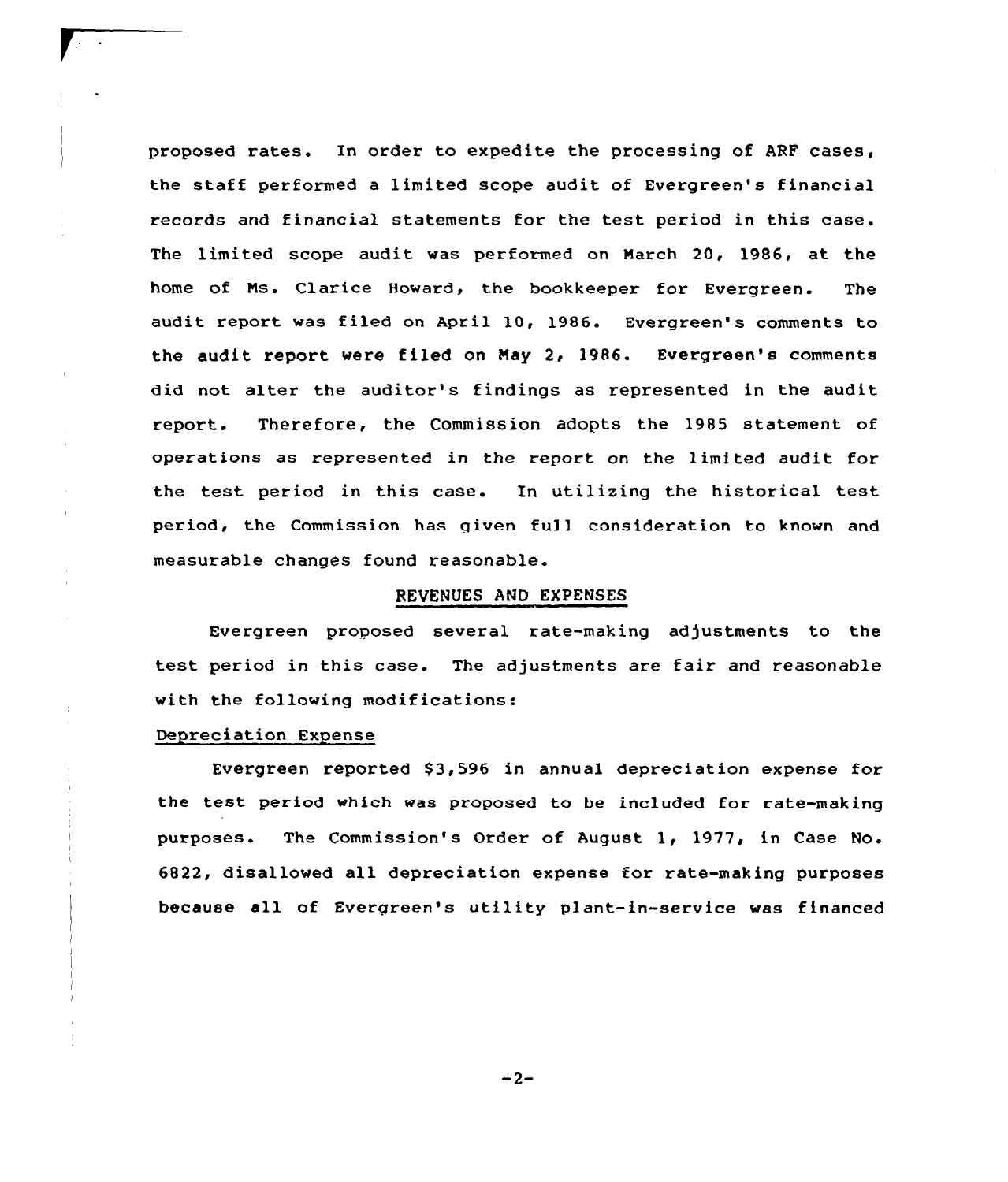by contributions.  $1$  The Commission's Order of May 5, 1981, in Case No. 8047, which had a test period ended August 31, 1980, also disallowed all depreciation expense for rate-making purposes as all of Evergreen's utility plant-in-service was contributed.<sup>2</sup> In 1984, Evergreen added <sup>a</sup> new electrical pump in the amount of \$4,050 to its plant-in-service.<sup>3</sup>

The Commission is of the opinion that Evergreen is not entitled to depreciation expense for rate-making purposes on any utility plant-in-service acquired on or before August 31, 1980, as the assets were fully contributed. However, the Commission is also of the opinion that Evergreen is entitled to depreciation expense for rate-making purposes of the electrical pumps added since August 31, 1980, which are supported by original invoices. Using <sup>a</sup> 5-year useful life for the electrical pumps, the Commission has determined depreciation expense for rate-making purposes to be \$1,157 annually and has reduced depreciation expense for rate-making purposes by \$2,717 annually.

3 Response to Commission's Information Request dated Nay 8, 1986, Item No. 2.

 $\mathbf{1}$ Commission's Final Order in Case No. 6822 dated August 1, 1977, Application of Evergreen Sewage Disposal, Inc., a Kentucky Corporation, for an Order Pursuant to Chapter 278 of the Kentucky Revised Statutes for a Certificate of Public Convenience and Necessity Authorizing and Permitting Said Applicant to Construct a Waste Water Collection and Treatment System to Serve the Residents of Evergreen Subdivision in Franklin County, Kentucky, Finding No. 3.

 $\overline{2}$ Commission's Final Order in Case No. 8047 dated Nay 5, l98l, Adjustment of Rate by Evergreen Sewage Disposal Company, Inc., of Franklin County, Kentucky, p. 2.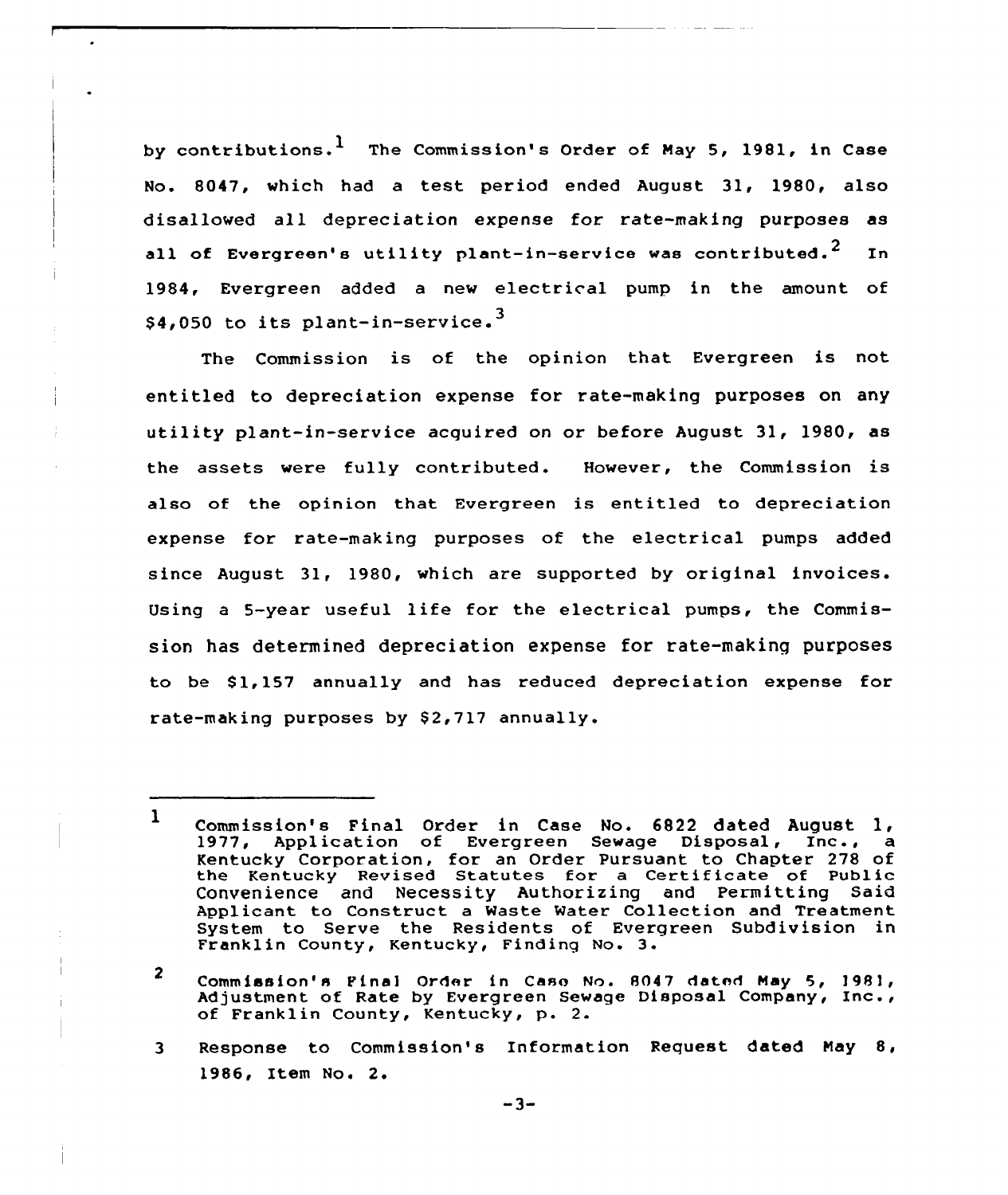### Interest Expense

Evergreen reported \$329 in interest expense for the test period. Evergreen proposed a Sl,519 adjustment to this expense for the principal balance due on notes payable.<sup>4</sup>

The Commission is of the opinion that principal payments are not considered operating expenses from an accounting standpoint and thus should not be included for rate-making purposes. Therefore, the Commission has reduced Evergreen's proposed interest expense of \$1,848 to the test-period actual interest expense of \$329 for rate-making purposes.

After consideration of the aforementioned adjustments, the Commission finds Evergreen's adjusted test period operations to be as follows:

|                         | Audited<br>Test Period<br>Reported | Adjustments         | Test Period<br>Adjusted |
|-------------------------|------------------------------------|---------------------|-------------------------|
| Operating Revenues      | \$6,000                            | $\langle$ 300><br>s | \$5,700                 |
| Operating Expenses      | 8,919                              | <2,617              | 6,302                   |
| Operating Income (Loss) | $\overline{2,9195}$                | 2,317               | $\sqrt{6025}$           |
| Interest Expense        | 329                                | $-0-$               | 329                     |
| NET INCOME (LOSS)       | $$<\,3$ , 248>                     | \$2,317             | < 931                   |

#### REVENUE REQUIRENENTS

The adjusted test period results of operations on <sup>a</sup> net operating loss of \$602 is clearly unfair and unreasonable. The Commission is of the opinion that revenue requirements based on a .88 operating ratio and an allowance for income taxes is fair and

4 Application of Evergreen filed Pebruary 13, 1986, p. 2.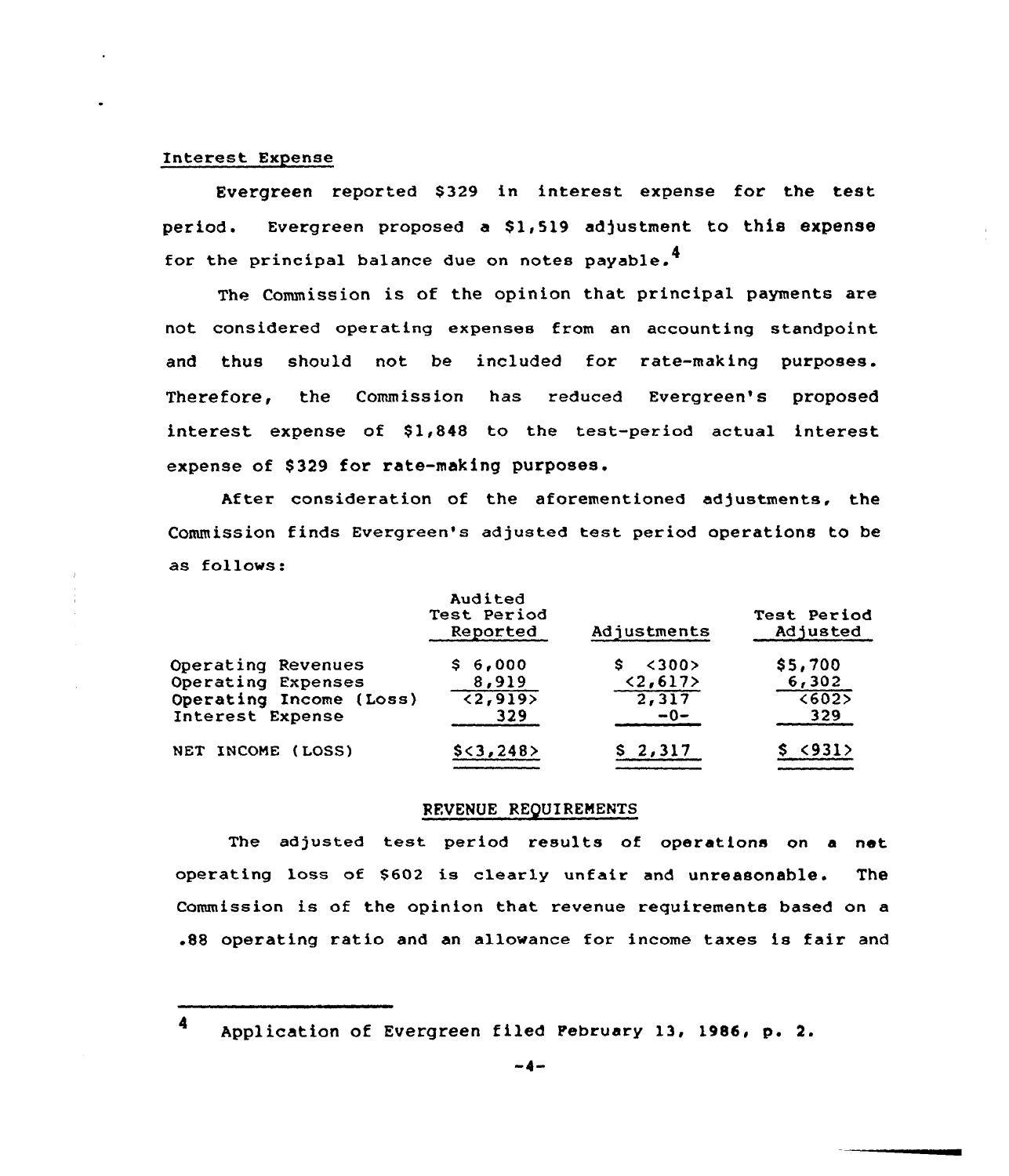reasonable. Therefore, the Commission has determined Evergreen' revenue requirements as follows:

| Operating Expenses             | \$6,302 |
|--------------------------------|---------|
| Income Taxes                   | 188     |
|                                | 6,490   |
| Operating Ratio                | -88     |
|                                | 7.375   |
| Interest Expense               | 329     |
| Revenue Requirement            | 7,704   |
| Normalized Revenues            | < 5,700 |
| NECESSARY INCREASE IN REVENUES |         |
|                                |         |

An increase in Evergreen's operating revenues of 82,004 annually will produce net income of approximately 8885 annually after all expenses. The Commission is of the opinion that \$885 annually is a fair and reasonable net income and with the expenses allowed for rate-making purposes herein will provide sufficient income for Evergreen to service its debt and will provide for reasonable equity growth.

### SUMMARY

The Commission, after consideration of the evidence of record and being advised, is of the opinion and finds that:

l. The rate proposed by Evergreen would produce revenue in excess of that found reasonable herein and, therefore, should be denied upon application of KRS 278.030.

2. The rate in Appendix <sup>A</sup> is <sup>a</sup> fair, just and reasonable rate for Evergreen and will produce gross annual revenues sufficient to pay its operating expenses, service its debt, and provide a reasonable surplus for equity growth.

 $-5-$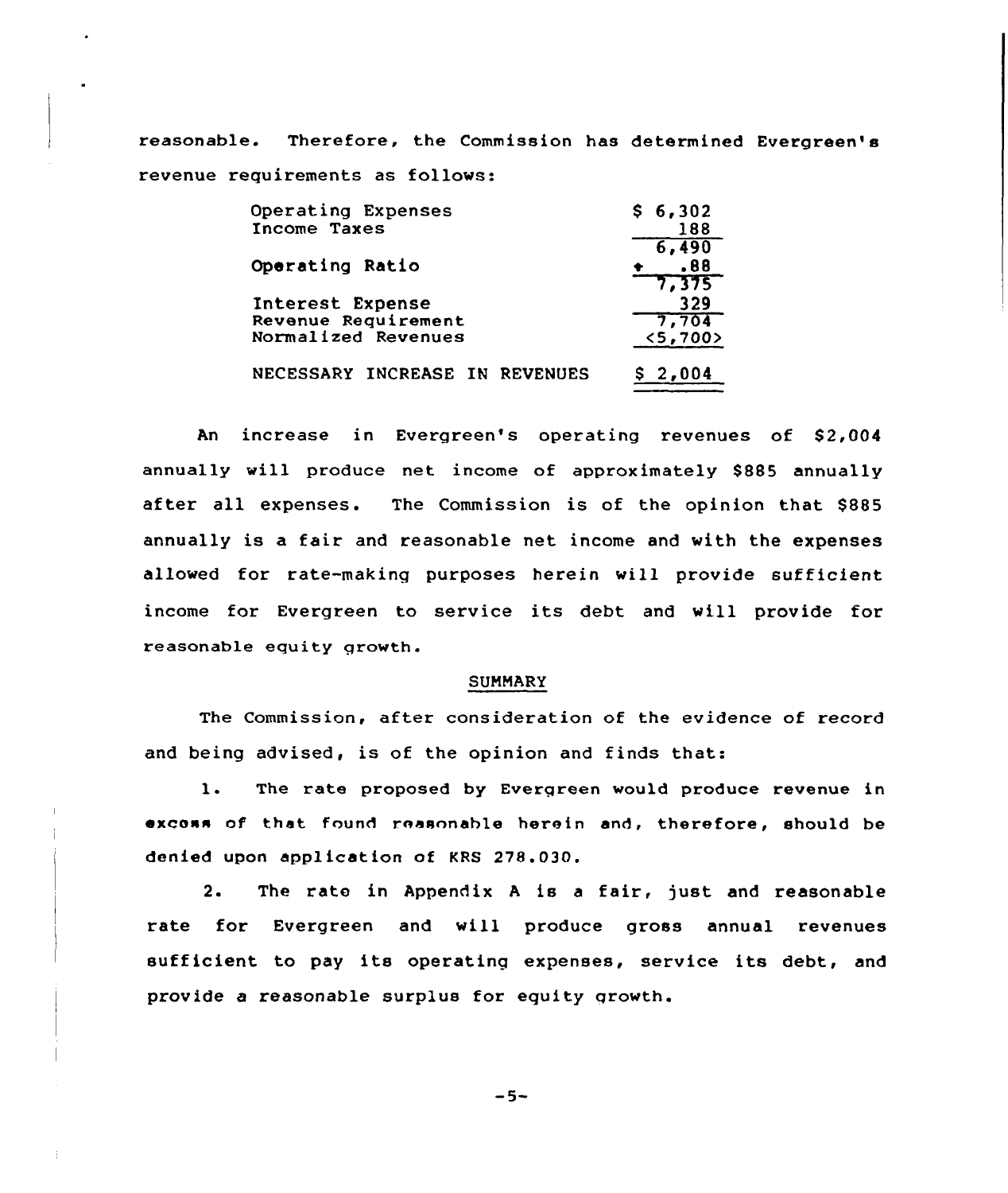IT IS THEREFORE ORDERED that:

1. The rate proposed by Evergreen is hereby denied.

2. The rate in Appendix <sup>A</sup> is approved for service rendered on and after the date of this Order.

3. Within 30 days from the date of this Order, Evergreen shall file with this Commission its revised tariff setting out the rate approved herein.

Done at Frankfort, Kentucky, this 17th day of June, 1986.

# PUBLIC SERUICE CONNISSION

 $22.2.7$ rman Vice Chairman

Villeaus ioner

ATTEST:

**Secretary**